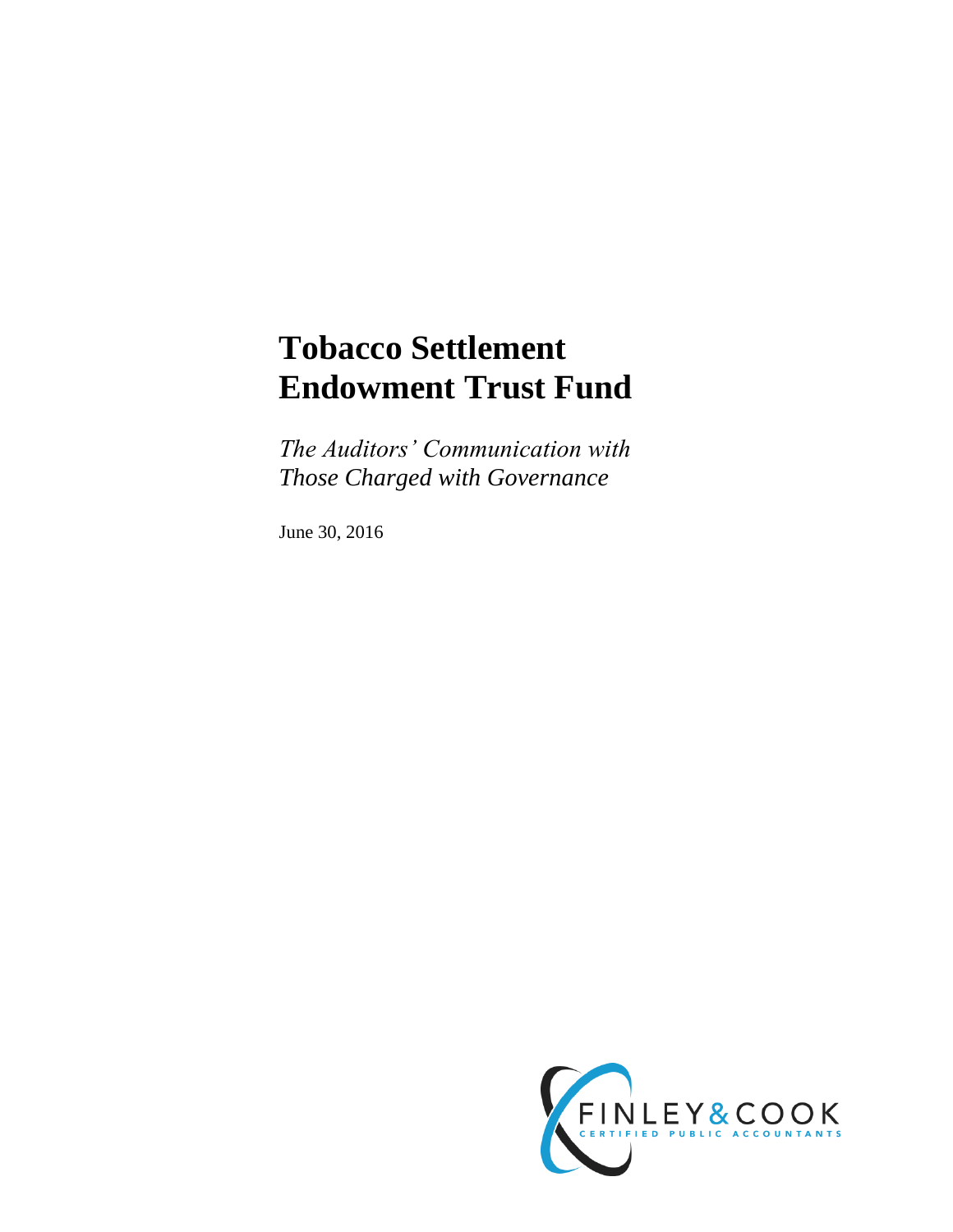

September 29, 2016

Board of Directors and Board of Investors Tobacco Settlement Endowment Trust Fund

We have audited the financial statements of the governmental activities and permanent fund of the Tobacco Settlement Endowment Trust Fund (the "Fund") for the year ended June 30, 2016. Professional standards require that we provide you with information about our responsibilities under auditing standards generally accepted in the United States and *Government Auditing Standards* as well as certain information related to the planned scope and timing of our audit. We have communicated such information in our engagement letter to you dated November 3, 2015. Professional standards also require that we communicate to you the following information related to our audit.

## **Significant Audit Findings**

## *Qualitative Aspects of Accounting Practices*

Management is responsible for the selection and use of appropriate accounting policies. The significant accounting policies used by the Fund are described in Note 2 to the financial statements. The Fund adopted new accounting policies during the year ended June 30, 2016. We noted no transactions entered into by the Fund during the year for which there is a lack of authoritative guidance or consensus. All significant transactions have been recognized in the financial statements in the proper period.

In February 2015, Governmental Accounting Standards Board issued Statement No, 72, *Fair Value Measurement and Application* (GASB 72). GASB 72 addresses accounting and financial reporting issues related to fair value measurements. The definition of fair value is the price that would be received to sell an asset or paid to transfer a liability in an orderly transaction between market participants at the measurement date. GASB 72 provides guidance for determining a fair value measurement for financial reporting purposes. GASB 72 also provides guidance for applying fair value to certain investments and disclosures related to all fair value measurements. The requirements of GASB 72 will enhance comparability of financial statements among governments by requiring measurement of certain assets and liabilities at fair value using a consistent and more detailed definition of fair value and accepted valuation techniques. GASB 72 also will enhance fair value application guidance and related disclosures in order to provide information to financial statement users about the impact of fair value measurements on a government's financial position. The Fund adopted this statement on July 1, 2015. Adoption of this statement resulted in presentation changes to the financial statements and revised disclosures related to the financial statements.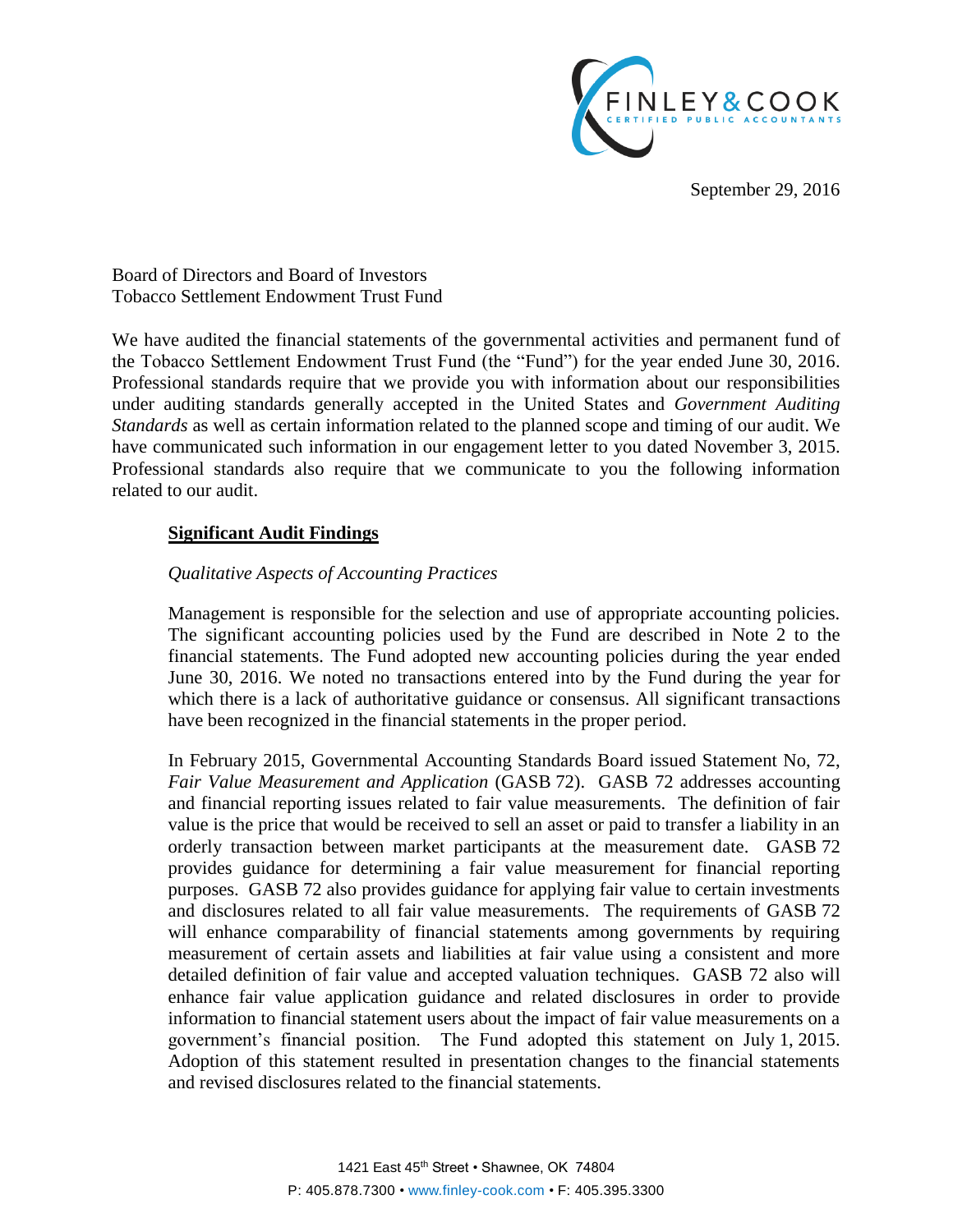Board of Directors and Board of Investors Tobacco Settlement Endowment Trust Fund September 29, 2016 Page -2-

## **Significant Audit Findings, Continued**

*Qualitative Aspects of Accounting Practices, Continued*

In June 2015, GASB issued Statement No. 76, *The Hierarchy of Generally Accepted Accounting Principles for State and Local Governments* (GASB 76). GASB 76 identifies accounting sources used to prepare state and local government financial statements in conformity with GAAP, and established a GAAP hierarchy of these resources. This Statement improves financial reporting by raising the category of GAAP Implementation Guides in the GAAP hierarchy, by emphasizing the importance of analogies to authoritative literature when an accounting event is not specified in authoritative GAAP, and by requiring the consideration of consistency with GASB Concept Statements when evaluating accounting treatments in non-authoritative GAAP. The Fund adopted this statement on July 1, 2015. The adoption had no significant impact on the Fund's financial statements.

In December 2015, GASB issued Statement No. 79, *Certain Investment Pools and Pool Participants* (GASB 79). GASB 79 establishes criteria for an external investment pool to qualify for making the election to measure all of its investments at amortized cost for financial reporting purposes. Specific criteria address (1) the way the external investment pool transacts with participants; (2) requirements for portfolio maturity, quality, diversification, and liquidity; and (3) calculation and requirements of a shadow price. The Fund adopted this statement on July 1, 2015. The adoption of this Statement had no significant impact on the financial statements.

In January 2016, GASB issued Statement No. 80, *Blending Requirements for Certain Component Units* (GASB 80). GASB 80 amends blending requirements for the financial statements of component units to include criteria requiring blending of a component unit organized as a not-for-profit corporation in which the primary government is the sole corporate member. The Fund will adopt GASB 80 effective July 1, 2016, for the June 30, 2017, reporting year. The Fund does not expect GASB 80 to have a significant impact on the financial statements.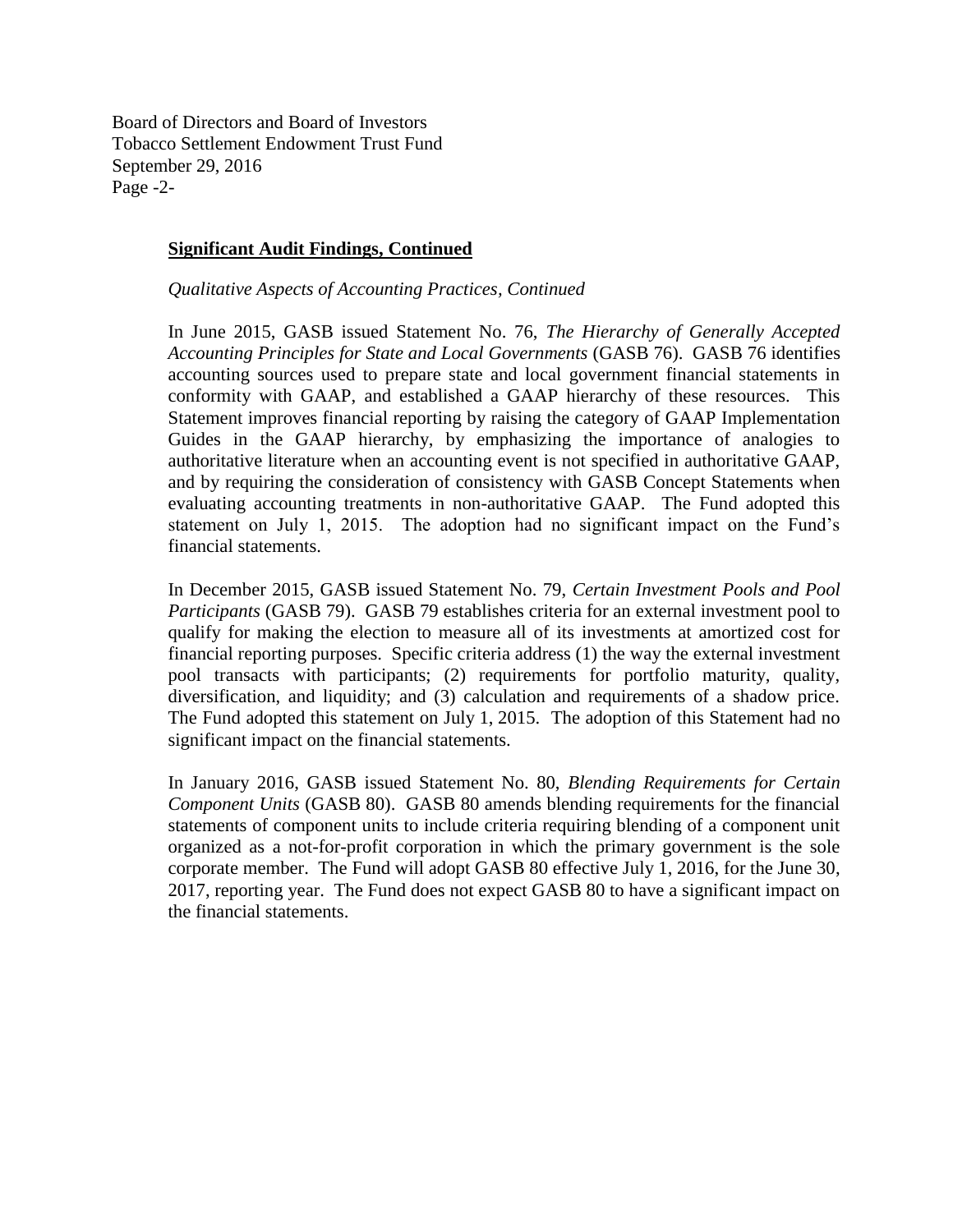Board of Directors and Board of Investors Tobacco Settlement Endowment Trust Fund September 29, 2016 Page -3-

## **Significant Audit Findings, Continued**

*Qualitative Aspects of Accounting Practices, Continued*

In March 2016, GASB issued Statement No. 81, *Irrevocable Split-Interest Agreements* (GASB 81). GASB 81 provides recognition and measurement guidance for situations in which a government is one of the beneficiaries of an irrevocable split-interest agreement. Irrevocable split-interest agreements are a type of giving by a donor to provide resources to two or more beneficiaries, including governments. GASB 81 provides the recognition and reporting requirements applicable when a government is one of the parties to such an agreement. The Fund will adopt GASB 81 effective July, 1 2017, for the June 30, 2018, reporting year. The Fund does not expect GASB 81 to have a significant impact on the financial statements.

Accounting estimates are an integral part of the financial statements prepared by management and are based on management's knowledge and experience about past and current events and assumptions about future events. Certain accounting estimates are particularly sensitive because of their significance to the financial statements and because of the possibility that future events affecting them may differ significantly from those expected. The most sensitive estimate affecting the estimate of the fair value of investments was:

Management's estimate of the market value of investments is based on the investment custodian. We evaluated the key factors and assumptions used to develop the estimate of the market value of the investments in determining that it is reasonable in relation to the financial statements taken as a whole.

The financial statement disclosures are neutral, consistent, and clear.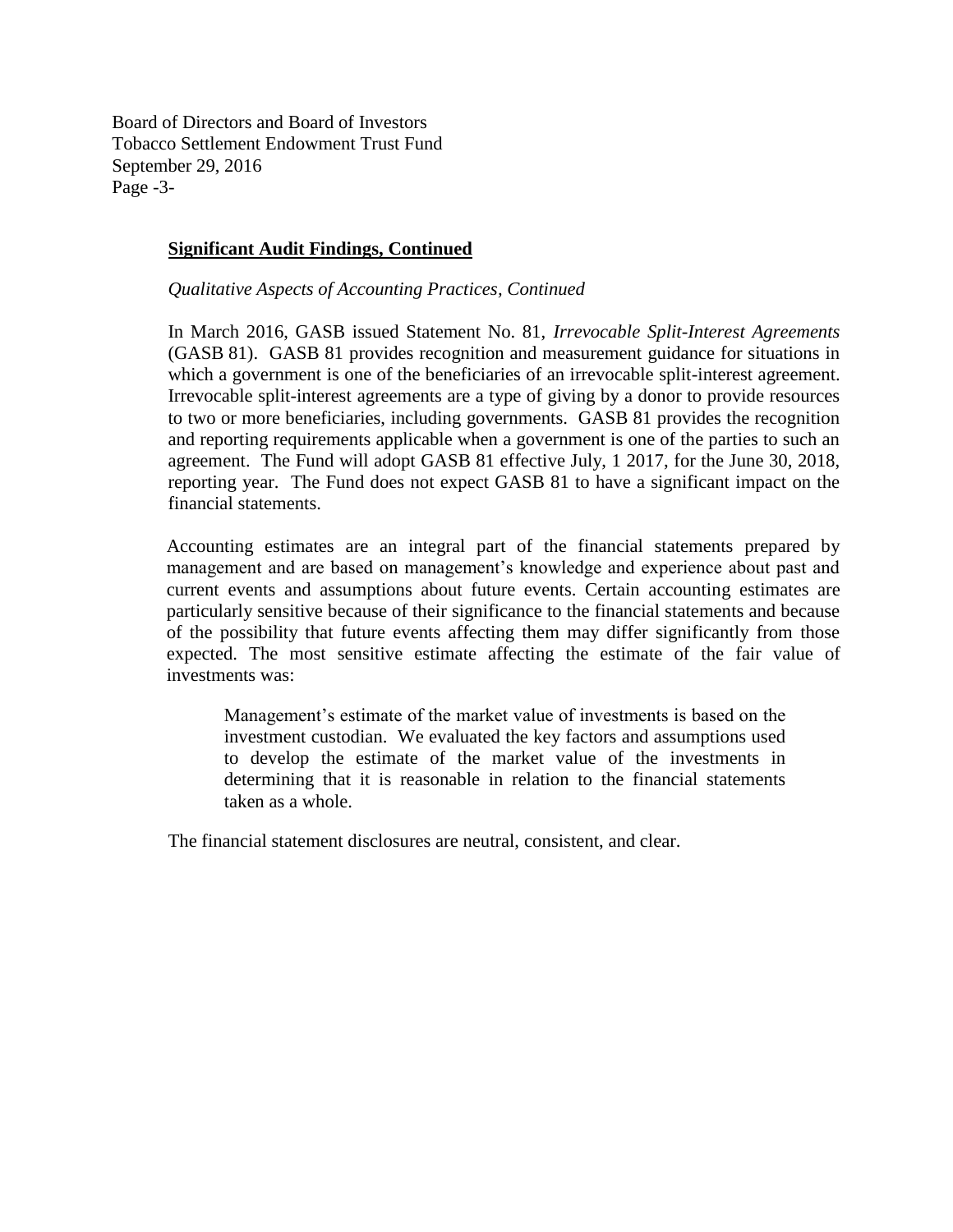Board of Directors and Board of Investors Tobacco Settlement Endowment Trust Fund September 29, 2016 Page -4-

## **Significant Audit Findings, Continued**

*Difficulties Encountered in Performing the Audit*

We encountered no significant difficulties in dealing with management in performing and completing our audit.

#### *Corrected and Uncorrected Misstatements*

Professional standards require us to accumulate all known and likely misstatements identified during the audit, other than those that are clearly trivial, and communicate them to the appropriate level of management. The attached schedule of uncorrected misstatements is not considered material to the June 30, 2016, financial statements.

#### *Disagreements with Management*

For purposes of this letter, a disagreement with management is a financial accounting, reporting, or auditing matter, whether or not resolved to our satisfaction, that could be significant to the financial statements or the auditors' report. We are pleased to report that no such disagreements arose during the course of our audit.

#### *Management Representations*

We have requested certain representations from management that are included in the management representation letter dated September 29, 2016.

#### *Management Consultations with Other Independent Accountants*

In some cases, management may decide to consult with other accountants about auditing and accounting matters, similar to obtaining a "second opinion" on certain situations. If a consultation involves application of an accounting principle to the Fund's financial statements or a determination of the type of auditors' opinion that may be expressed on those statements, our professional standards require the consulting accountant to check with us to determine that the consultant has all the relevant facts. To our knowledge, there were no such consultations with other accountants.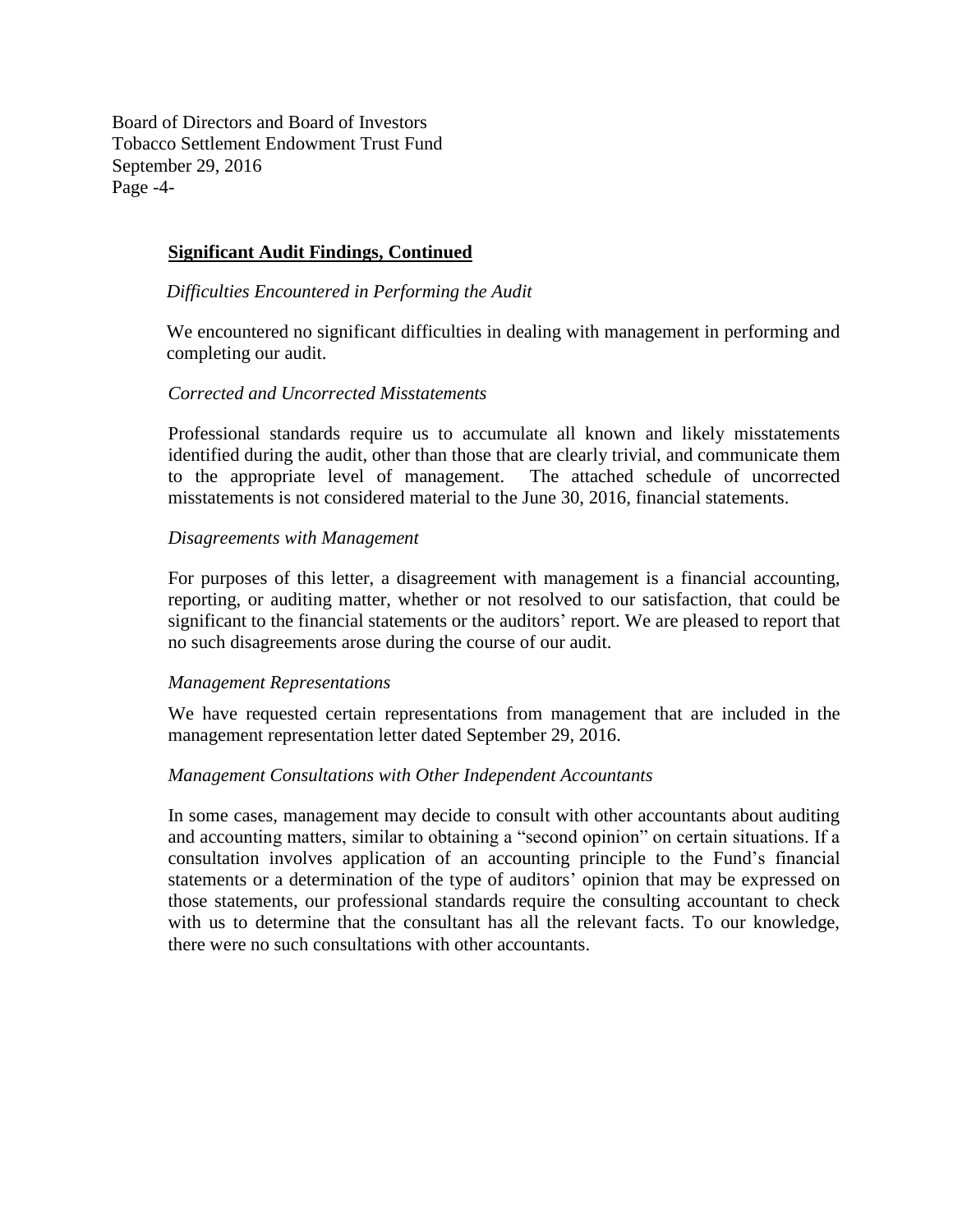Board of Directors and Board of Investors Tobacco Settlement Endowment Trust Fund September 29, 2016 Page -5-

## **Significant Audit Findings, Continued**

*Other Audit Findings or Issues*

We generally discuss a variety of matters, including the application of accounting principles and auditing standards, with management each year prior to retention as the Fund's auditors. However, these discussions occurred in the normal course of our professional relationship and our responses were not a condition to our retention.

As previously discussed, the Fund adopted new accounting guidance in 2016, Statement No. 72 of the GASB, *Fair Value Measurement and Application* (GASB 72)*.* The implementation of GASB 72 resulted in revised disclosures related to the financial statements.Our opinion is not modified with respect to this matter.

## *Other Matters*

With respect to the supplementary information accompanying the financial statements, we made certain inquiries of management and evaluated the form, content, and methods of preparing the information to determine that the information complies with accounting principles generally accepted in the United States, the method of preparing it has not changed from the prior period, and the information is appropriate and complete in relation to our audit of the financial statements. We compared and reconciled the supplementary information to the underlying accounting records used to prepare the financial statements or to the financial statements themselves.

## **Other Required Communications**

We as independent auditors are required to:

- a. Communicate significant deficiencies and material weaknesses in internal control to the audit committee or its equivalent.
- b. Report directly to the audit committee (or equivalent) any fraud that causes a material misstatement of the financial statements and any fraud involving senior management. Fraud perpetrated by lower-level employees is also reported if it resulted in an individually significant misstatement.
- c. Report illegal acts that come to our attention (except those that are clearly inconsequential).

We have nothing to report.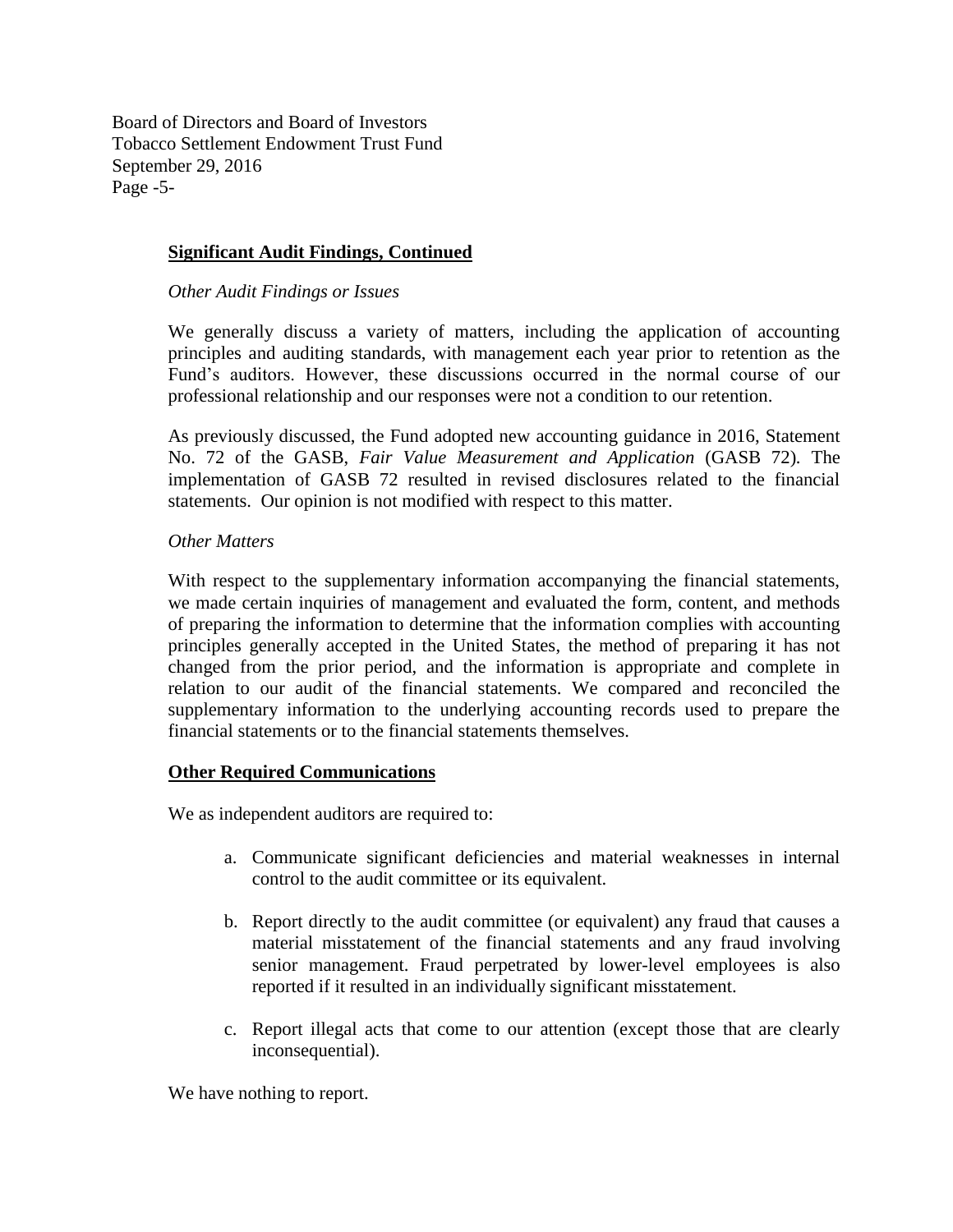Board of Directors and Board of Investors Tobacco Settlement Endowment Trust Fund September 29, 2016 Page -6-

This information is intended solely for the use of the Board of Directors and Board of Investors, management of the Fund, and the State of Oklahoma and is not intended to be and should not be used by anyone other than these specified parties.

Sincerely,

Finley + Cook, PLLC